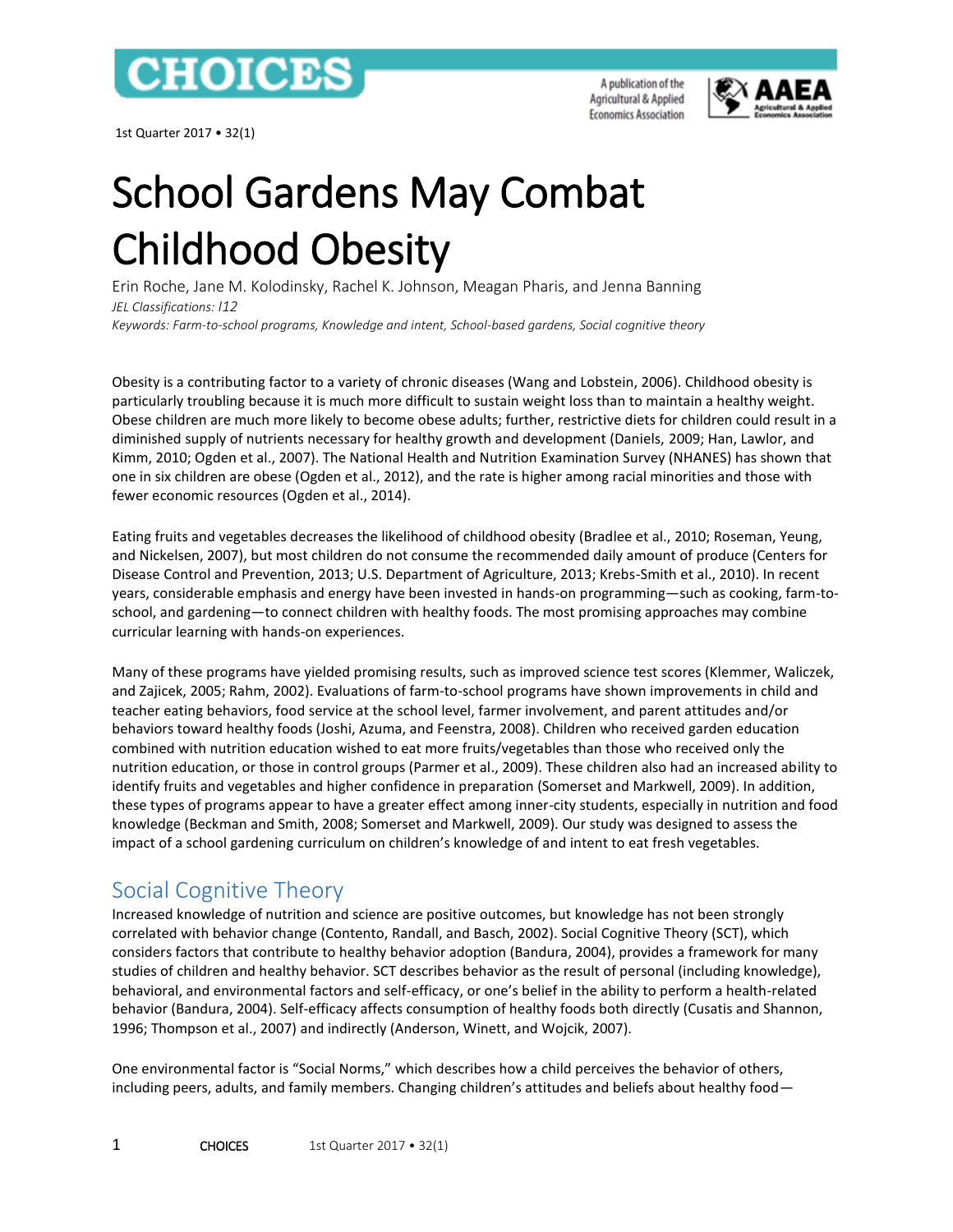especially their willingness to try new things and the belief that healthy foods are socially acceptable—is a precursor to making positive changes in their food choice behaviors.

# Program Overview

To better understand how school garden programming contributes to children's knowledge of and intent to consume vegetables, our study followed a cohort of students from just before initial planting of a garden to after the garden was harvested, typically from spring to fall (covering two separate academic years). Participating schools received all the materials necessary for creating a raised-bed garden, as well as curriculum tools to relate the garden to math, science, health, and other concepts. The program also focused on community-wide celebrations and activities.

Twenty-three schools participated in two waves between 2012 and 2014. Each school administered surveys to third- and fourth-grade students for one full "garden year," before and after participating in the school-based

garden program. We also surveyed same-aged students from two control schools to control for normal developmental progress. The surveys did not collect identifying information from students, but a unique code was assigned to each survey to track students' pre- and post-test data. In addition to the student surveys, eight of the twenty-three schools provided data from adults involved in the program. Only data from students and adults at these schools were used for the socioeconomic status with Program Integration analysis (Figure 1).

# Knowledge and Intent

Because knowledge is not strongly correlated with behavior, we created a dependent variable that combined knowledge and intent. Before students participated in a school-based gardening program, we estimated the relationship between the SCT factors and knowledge/intent. Student knowledge was measured by students' answers to a "MyPlate" question: "Shade in the part of the plate that should be covered in fruits and vegetables." Intent was measured by asking the students about their intent to eat vegetables later that day: "Will you eat vegetables at dinner tonight?" As shown in Table 1, higher Self-Efficacy and Social Norms increased the likelihood of students being "Knowledgeable with Intent" to consume vegetables. In addition, better gardening skills increased the likelihood that students were knowledgeable (MyPlate, Figure 2) and intended to eat vegetables that evening.

#### Table 1: The Impact of SCT Factors on Student Knowledge/Intent

|                                                                                                                   | Odds ratio   |  |
|-------------------------------------------------------------------------------------------------------------------|--------------|--|
|                                                                                                                   | (Likelihood) |  |
| Self-Efficacy                                                                                                     | $6.00*$      |  |
| Gardening Skills                                                                                                  | $2.74*$      |  |
| Social Norms                                                                                                      | $2.96*$      |  |
| Preferences                                                                                                       | $2.23*$      |  |
| Food System Learning                                                                                              | $0.41*$      |  |
| Suburban                                                                                                          | $4.04*$      |  |
| Urban                                                                                                             | 0.46         |  |
| County Percent White/Caucasian                                                                                    | $0.99*$      |  |
| County Poverty Rate                                                                                               | 1.06         |  |
| County Obesity Rate                                                                                               | 1.02         |  |
| County Fast-food Restaurant Prevalence                                                                            | 3.02         |  |
| $\mathbf{A}$ , the state $\mathbf{A}$ , and $\mathbf{A}$ , and $\mathbf{A}$ , and $\mathbf{A}$ , and $\mathbf{A}$ |              |  |

Notes: \*Statistically significant at the 10% level or better

Each school was in a different U.S. county, but most county-level environmental variables tested—such as county food environment and poverty rates—did not predict student knowledge/intent. The exception was that enrollment in a suburban school increased the probability of students being knowledgeable with intent.

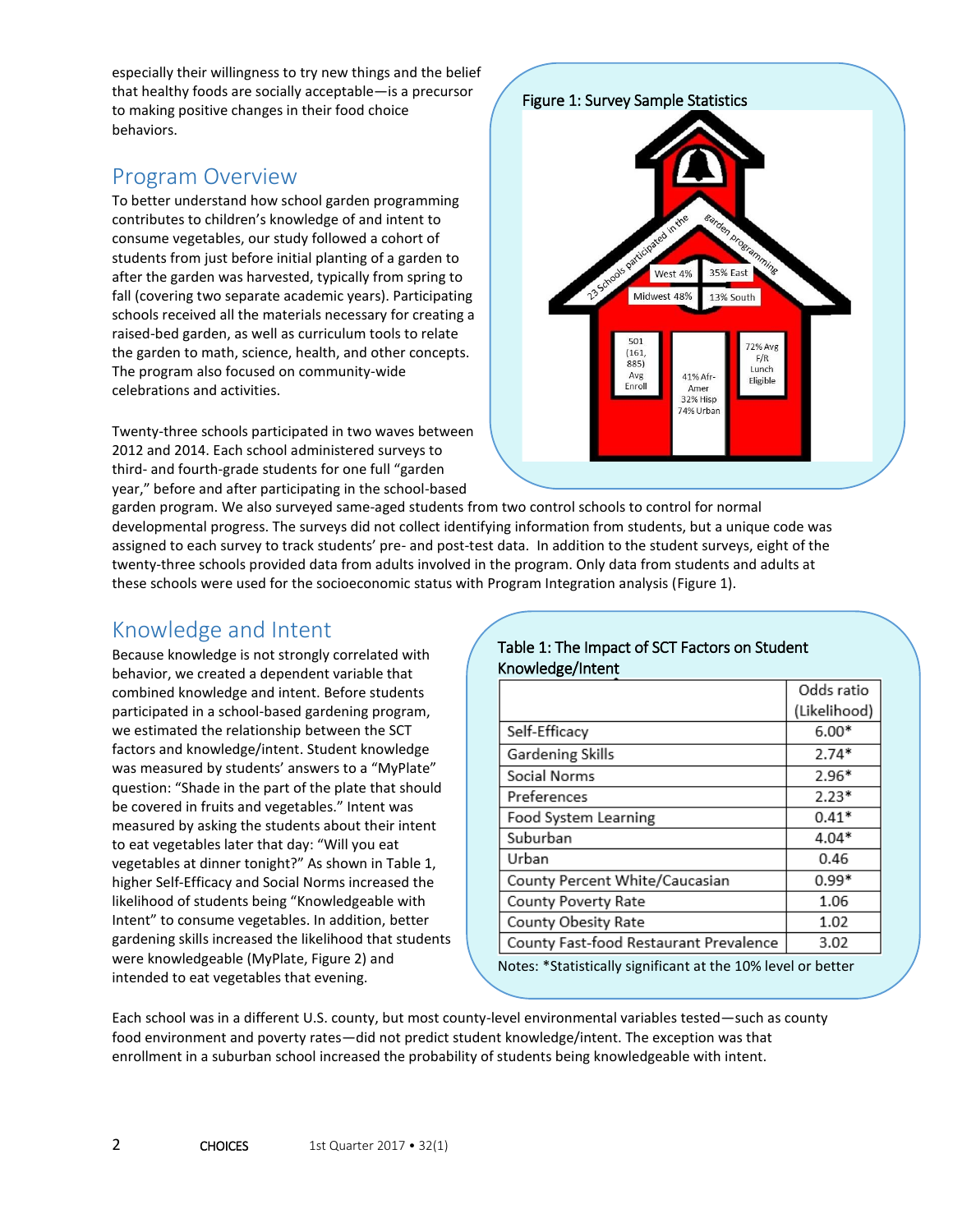# In Schools that Change the Environment, More Students Intend to Eat Vegetables

Table 2 compares Knowledge, Intent, and Garden Skills among participating students before and after the schoolbased gardening program compared to a control group. After completing a school-based garden program, three times more students (a statistically significant difference) expressed intent to consume vegetables that evening, while the intent of a control group of same-aged students remained essentially unchanged. MyPlate knowledge and knowledge of gardening were slightly lower, but not statistically significant. Figure 3 shows that gardening knowledge did increase after the program for students of low socioeconomic status. For the purposes of this study, schools with low socioeconomic status were defined as those with 60% or more of students eligible for free or reduced-price lunches.

Schools changed their environments through planting, maintaining, and harvesting school gardens. More students at these schools intended to eat vegetables. In a subset of schools (8 of 23), adults at the school who were familiar with the garden program (a combination of teachers, staff, and parent volunteers) shared their involvement and perceptions of the program. Some schools demonstrated to students that adults were committed to these changes to the school environment. Adult modeling of healthy food choices and

Figure 2: USDA MyPlate Graphic



| Table 2: Change in Student MyPlate Knowledge and Intent to Eat |
|----------------------------------------------------------------|
| Vegetables                                                     |

|                                  | Program Group |           | Control Group |           |
|----------------------------------|---------------|-----------|---------------|-----------|
|                                  | Pre-test      | Post-test | Pre-test      | Post-test |
| MyPlate Knowledge                | 41.9          | 39.7      | 41.8          | 36.3      |
| Intent to Eat Vegetables         | 7.2           | $24.3***$ | 7.7           | 9.9       |
| Garden Skills<br>(mean out of 8) | 4.4           | 3.9       | 3.4           | 3.7       |

Notes: \*\*\*Statistically significant at the 1% level

engagement, connections from the garden to the classroom, and community involvement in these changes helps students—especially those in low-income communities—change their beliefs and attitudes about healthy food.

### Summary

Consistent with other studies, self-efficacy, social norms, and gardening skills helped change student knowledge about and intent to eat vegetables. And, importantly, demonstrated commitment by school personnel can amplify changes in gardening skills, especially in lower income communities. Childhood obesity disproportionately affects those with fewer economic resources. In this study, school gardening programs in inner-city schools increased students' life skills, knowledge of and confidence in their ability to make healthy choices surrounding fresh produce.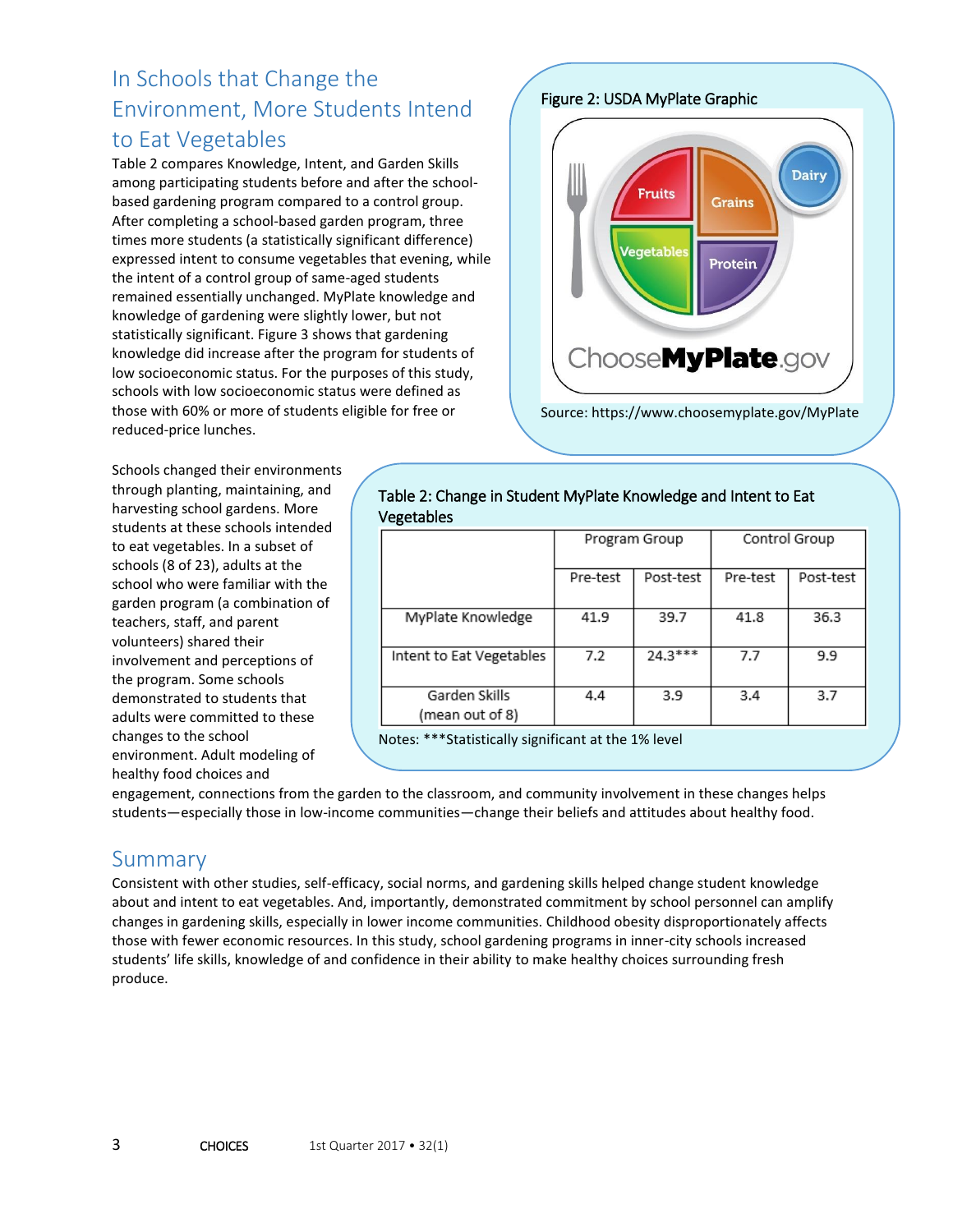Gardens can provide alternative access to fresh produce, especially in urban areas that may lack full-service grocery stores. Locating gardens on school grounds may provide students, teachers, and communities with connections to produce and offer opportunities for learning new skills, developing new preferences, and changing social norms. However, school garden programs appear to provide less effect in communities where gardens and grocery stores are more readily available and households have more resources and choices available to them.



#### For More Information

Anderson, E. S., R. A. Winett, and J. R. Wojcik. 2007. "Self-Regulation, Self-Efficacy, Outcome Expectations, and Social Support: Social Cognitive Theory and Nutrition Behavior." *Annals of Behavioral Medicine* 35: 25–41.

Bandura, A. 2004. "Health Promotion by Social Cognitive Means." *Health Educuation & Behavior* 31: 143–164.

- Beckman, L. L., and C. Smith. 2008. "An Evaluation of Inner-City Youth Garden Program Participants' Dietary Behavior and Garden and Nutrition Knowledge." *Journal of Agricultural Education* 49(4): 11–24.
- Bradlee, M. L., M. R. Singer, M. M. Qureshi, and L. L. Moore. 2010. "Food Group Intake and Central Obesity among Children and Adolescents in the Third National Health and Nutrition Examination Survey (NHANES III)." *Public Health Nutrition* 13: 797–805.
- Centers for Disease Control and Prevention. 2013. *State Indicator Report on Fruits and Vegetables 2013*. Atlanta, GA: Centers for Disease Control and Prevention, U.S. Department of Health and Human Services. Available online[: https://www.cdc.gov/nutrition/downloads/state-indicator-report-fruits-vegetables-2013.pdf](https://www.cdc.gov/nutrition/downloads/state-indicator-report-fruits-vegetables-2013.pdf)
- Contento, I. R., J. S. Randall, and C. E. Basch. 2002. "Review and analysis of Evaluation Measures Used in Nutrition Education Intervention Research." *Journal of Nutrition Education and Behavior* 34: 2–25.
- Cusatis, D. C., and B. M. Shannon. 1996. "Influences on Adolescent Eating Behavior." *Journal of Adolescent Health* 18: 27–34.
- Daniels, S.R. 2009. "Complications of Obesity in Children and Adolescents." *International Journal of Obesity* 33: S60–S65.
- Han, J. C., D. A. Lawlor, and S. Y. S. Kimm. 2010. "Childhood Obesity 2010: Progress and Challenges." *Lancet* 375: 1737–1748.
- Joshi, A., A. M. Azuma, and G. Feenstra. 2008. "Do Farm-to-School Programs Make a Difference? Findings and Future Research Needs." *Journal of Hunger & Environmental Nutrition* 3: 229–246.
- Klemmer, C. D., T. M. Waliczek, and J. M. Zajicek. 2005. "Growing Minds: The Effect of a School Gardening Program on the Science Achievement of Elementary Students." *HortTechnology* 15: 448–452.
- Krebs-Smith, S. M., P. M. Guenther, A. F. Subar, S. I. Kirkpatrick, and K. W. Dodd. 2010. "Americans Do Not Meet Federal Dietary Recommendations." *Journal of Nutrition* 140: 1832–1838.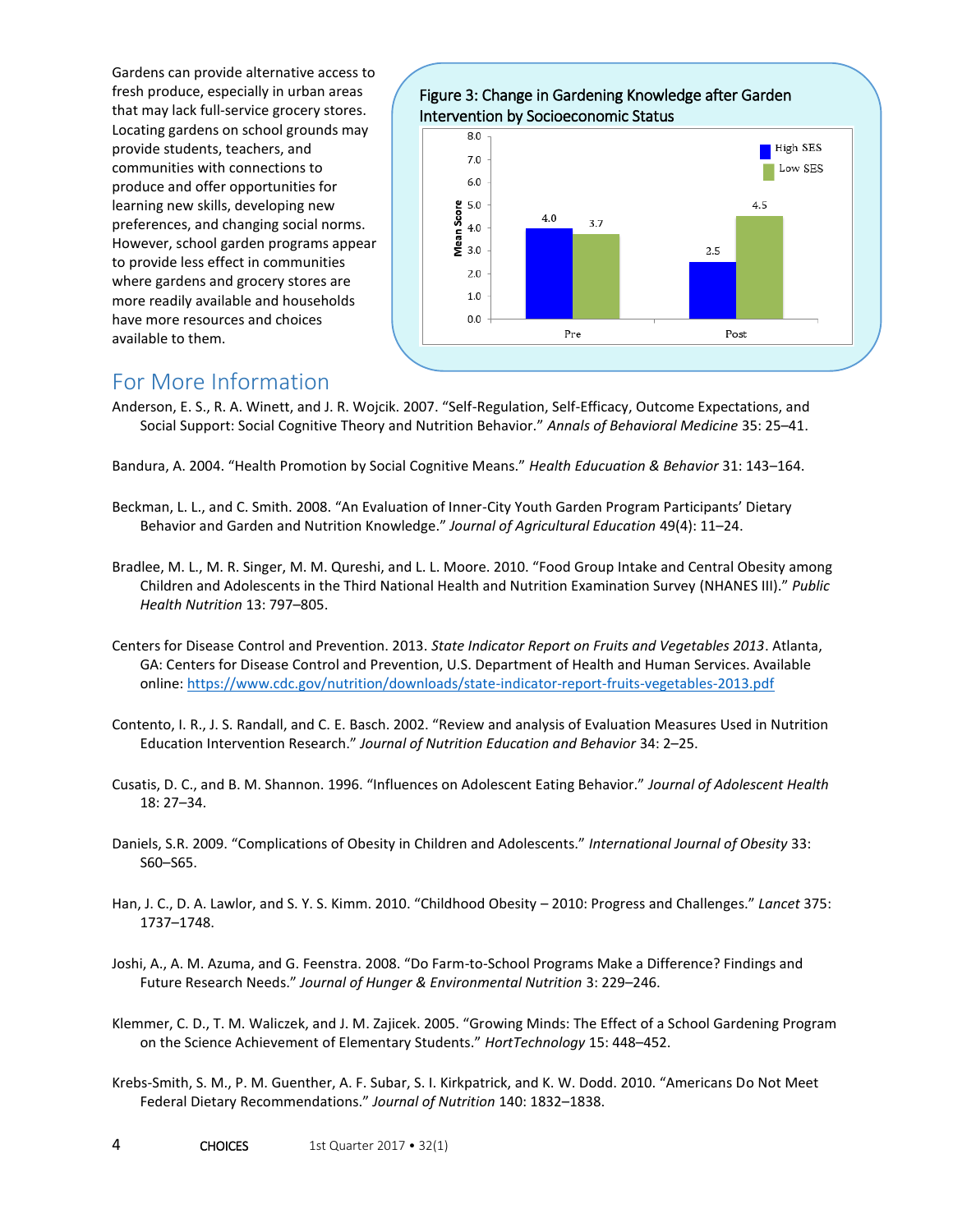- Ogden, C. L., M. D. Carroll, B. K. Kit, and K. M. Flegal. 2012. Prevalence of Obesity in the United States, 2009–2010." National Center for Health Statistics. Retrieved from<http://www.cdc.gov/nchs/data/databriefs/db82.htm>
- Ogden, C. L., M. D. Carroll, B. K. Kit, and K. M. Flegal. 2014. "Prevalence of Childhood and Adult Obesity in the United States, 2011–2012." *Journal of the American Medical Association* 311: 806–814.
- Ogden, C. L., S. Z. Yanovski, M. D. Carroll, and K. M. Flegal. 2007. "The Epidemiology of Obesity." *Gastroenterology* 132: 2087–2102.
- Parmer, S. M., J. Salisbury-Glennon, D. Shannon, and B. Struempler. 2009. "School Gardens: An Experiential Learning Approach for a Nutrition Education Program to Increase Fruit and Vegetable Knowledge, Preference, and Consumption among Second-Grade Students." *Journal of Nutrition Education and Behavior* 41: 212–217.
- Rahm, J. 2002. "Emergent Learning Opportunities in an Inner-City Youth Gardening Program." Journal of Research in Science Teaching 39: 164–184.
- Roseman, M.G., W. K. Yeung, and J. Nickelsen. 2007. "Examination of Weight Status and Dietary Behaviors of Middle School Students in Kentucky." *Journal of the American Dietetic Association* 107: 1139–1145.
- Somerset, S., and K. Markwell. 2009. "Impact of a School-Based Food Garden on Attitudes and Identification Skills Regarding Vegetables and Fruit: A 12 Month Intervention Trial." *Public Health Nutrition* 12: 214–221.
- Thompson, V. J., C. M. Bachman, T. Baranowski, and K. W. Cullen. 2007. "Self-Efficacy and Norm Measurers for Lunch Fruit and Vegetable Consumption Are Reliable and Valid among Fifth Grade Students." *Journal of Nutrition Education and Behavior* 39: 2–7.
- U.S. Department of Agriculture. 2013. *Choose MyPlate.gov*. Washington, D.C.: U.S. Department of Agriculture. Available online[: http://www.choosemyplate.gov/](http://www.choosemyplate.gov/)
- U.S. Department of Agriculture, Economic Research Service. 2012. *Food Environment Atlas*. Washington, D.C.: U.S. Department of Agriculture, Economic Research Service. Available online[: http://www.ers.usda.gov/data](http://www.ers.usda.gov/data-products/food-environment-atlas.aspx)[products/food-environment-atlas.aspx](http://www.ers.usda.gov/data-products/food-environment-atlas.aspx)
- Wang, Y., and T. Lobstein. 2006. "Worldwide Trends in Childhood Overweight and Obesity." *International Journal of Pediatric Obesity*: 1: 11–25.